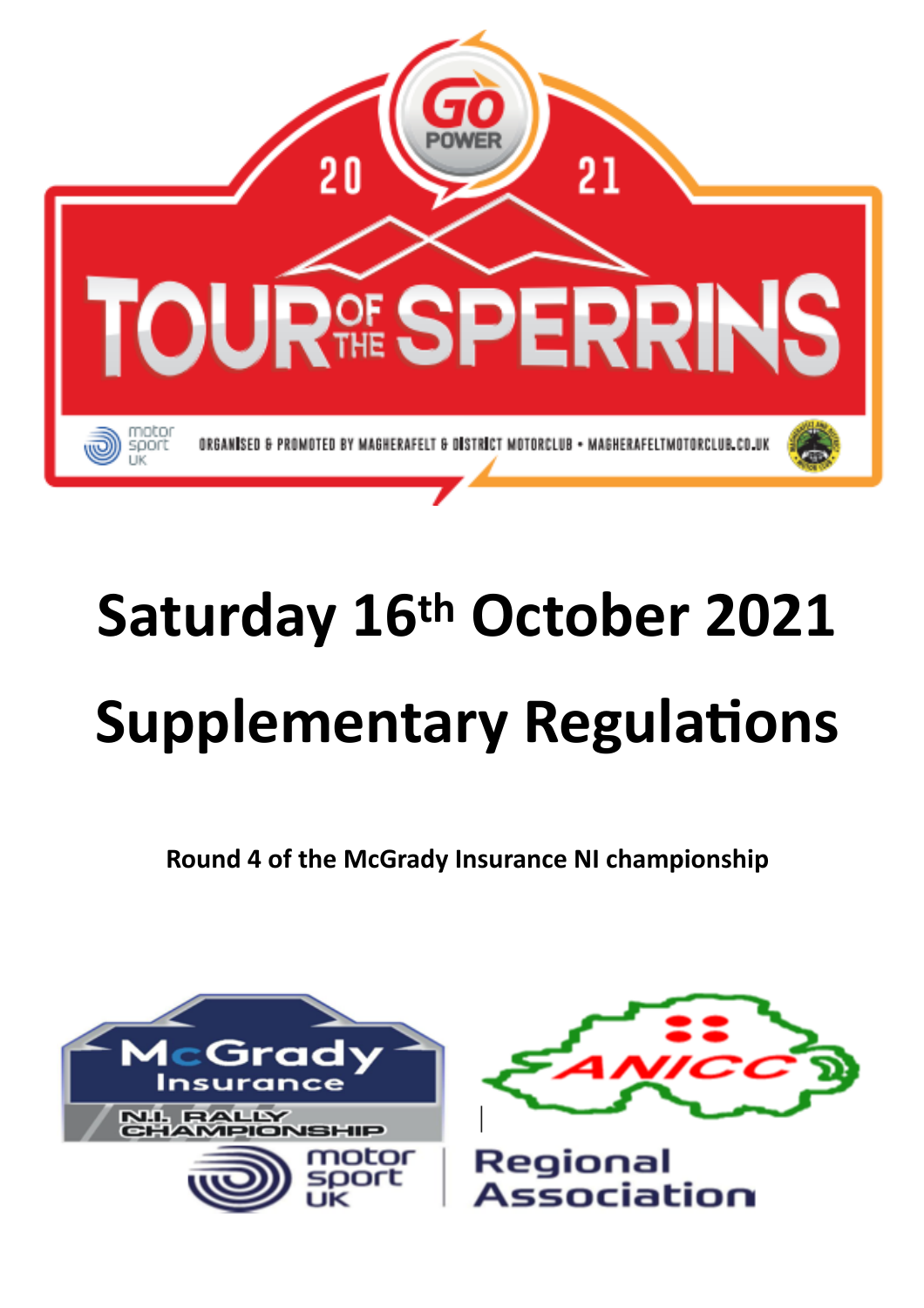

# **Table of Contents**

| <b>Item</b>                                                                                       | Page           |
|---------------------------------------------------------------------------------------------------|----------------|
| Specific Regulations for Events during Covid-19 Pandemic                                          | 3              |
| Introduction                                                                                      | 3              |
| Organisation                                                                                      | 4              |
| Indication of Officials                                                                           | $\overline{4}$ |
| Programme                                                                                         | 6              |
| Entries (inc Criteria), Classes                                                                   | $7 - 9$        |
| Insurance, Licences                                                                               | 11             |
| Advertising                                                                                       | 11             |
| Trailer Park / Scrutiny / Service Area                                                            | 12             |
| Reconnaissance & Subjective Notes                                                                 | 13 & 14        |
| Timing / Timecards                                                                                | 14             |
| Driving Standard Observers / Judge of Fact                                                        | 15             |
| <b>Penalties</b>                                                                                  | 16             |
| <b>Prizes &amp; Prize Giving</b>                                                                  | 17             |
| <b>Final Checks Protests &amp; Appeals</b>                                                        | 18             |
| Appendix 1: Provisional Schedule                                                                  | 19             |
| Appendix: 2: Decals and supplementary advertising                                                 | 19             |
| Appendix 3: Extracts of FIA Append L relating to overalls,<br>helmets & other safety Requirements | 20             |
| Appendix 4: Maps and route                                                                        | 20             |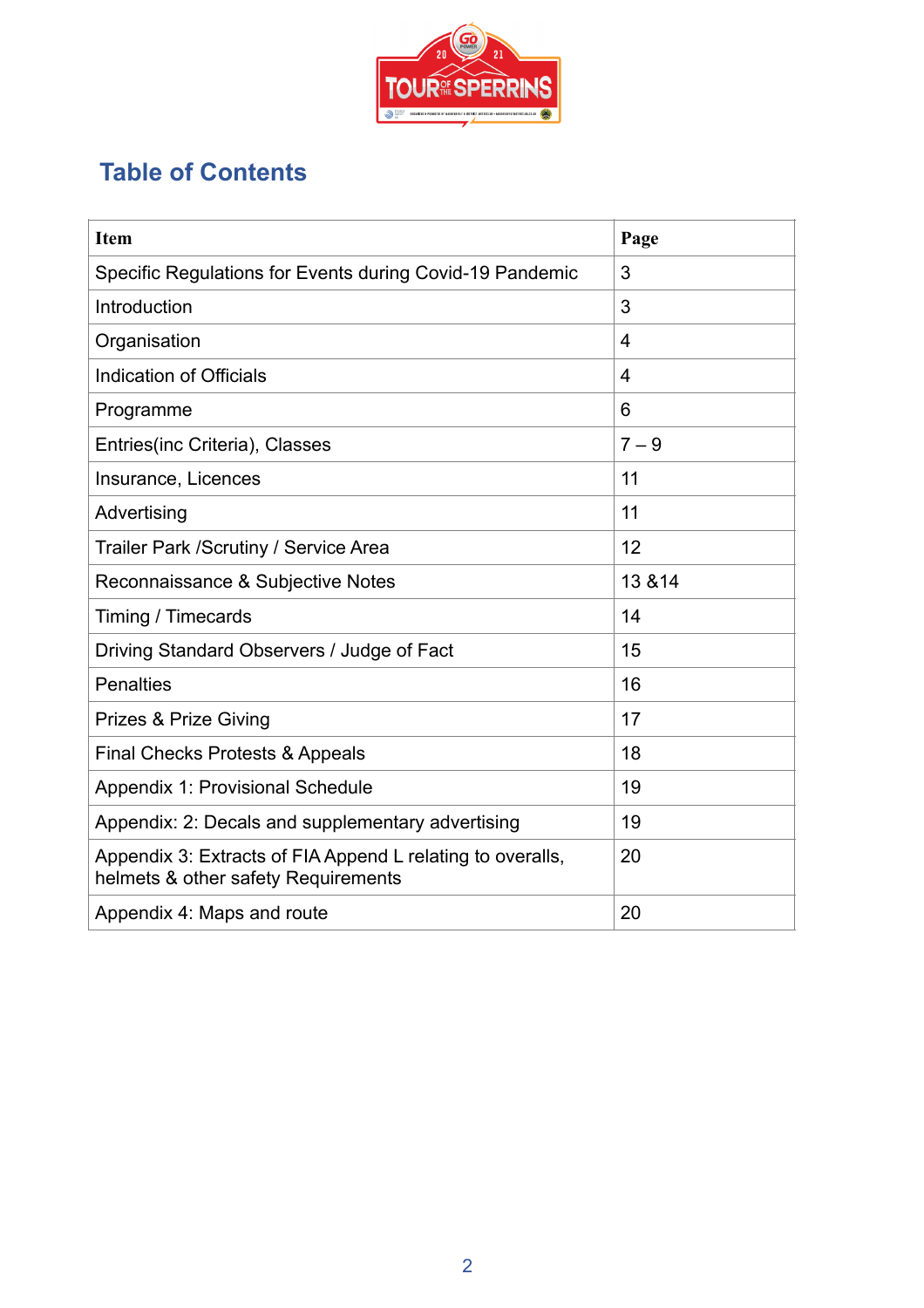

# **SUPPLEMENTARY REGULATIONS**

# **Specific Regulations for Events during Covid-19 Pandemic**

- 1. Competitors and officials must not attend if they are feeling unwell.
- 2. Rally Entrants personnel attending the event will be in accordance with relevant Covid guidelines in October 2021.
- 3. All competitors must complete a COVID-19 Self-Declaration (during on-line entry).
- 4. Scrutineering shall be done via both self-declaration and actual scrutineering on the morning of the event. Digital Scrutiny sheets will be in operation.
- 5. Every vehicle must carry hand sanitiser 60% alcohol content or wipes, for use by occupants. Noting the flammable nature of the sanitiser, care is to be taken that hands are dry prior to coming into contact with sources of ignition, such as smoking..
- 6. Competitor(s) Sign-on will be via rallyscore, failure to do this within the timescale will result in your place being allocated to someone in reserve.
- 7. Social distancing and sanitising must be observed at all times.

## **Introduction**

Magherafelt & District Motor Club will organise and promote an Interclub Permit Special Stage Rally, which will be sponsored by Go Power and will be known as the Go Power Tour of the Sperrins Rally. The event will be held under the following:

- The 2021 General Regulations (Motorsport UK Blue Book 2021)
- Regulations issued by the ANICC, McGrady Insurance NI Championship, of which this event forms part of.
- These Supplementary Regulations and any additional written instructions the promoters may issue for the event must be adhered to and practised.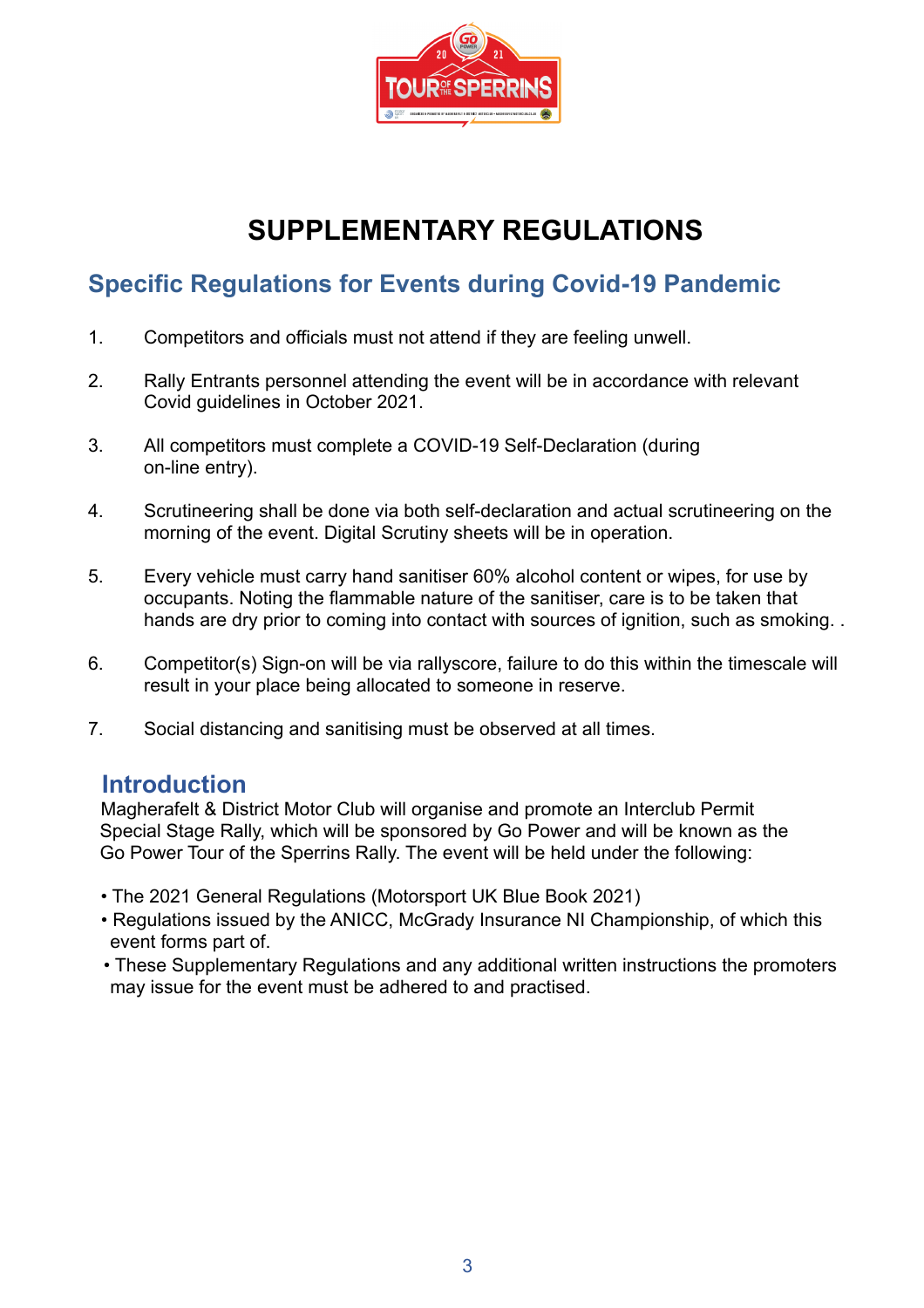

| Date of Rally:       | Saturday 16th October. |
|----------------------|------------------------|
| Venue of Rally:      | Swatragh / Draperstown |
| <b>Road Surface:</b> | 100% Tarmac            |

# **Overall Special Stage distance and total distance of the itinerary:**

| Total distance (miles)                   | 121                         |
|------------------------------------------|-----------------------------|
| Number of special stages                 | 6 Stages (3 repeated twice) |
| Total distance of special stages (miles) | 39                          |
| Number of legs                           |                             |

## **ORGANISATION**

# **Championship:**

| Association of Northern Ireland Car Clubs (ANICC) |  |
|---------------------------------------------------|--|
|---------------------------------------------------|--|

# **Approvals:**

| Motorsport UK InterClub Permit No:                        | 120513   |
|-----------------------------------------------------------|----------|
| McGrady Insurance Motorsport UK Rally Championship Permit | 2021/009 |

| Delegate, Observer & Stewards of the Meeting | Name:                  |
|----------------------------------------------|------------------------|
| Motorsport UK Delegate                       | <b>Neil Fuller</b>     |
| Stewards of the meeting (Motorsport UK)      | <b>Robert Harkness</b> |
| Appointed by the organisers                  | Declan McKay           |
| Appointed by the organisers                  | <b>Gavin Campbell</b>  |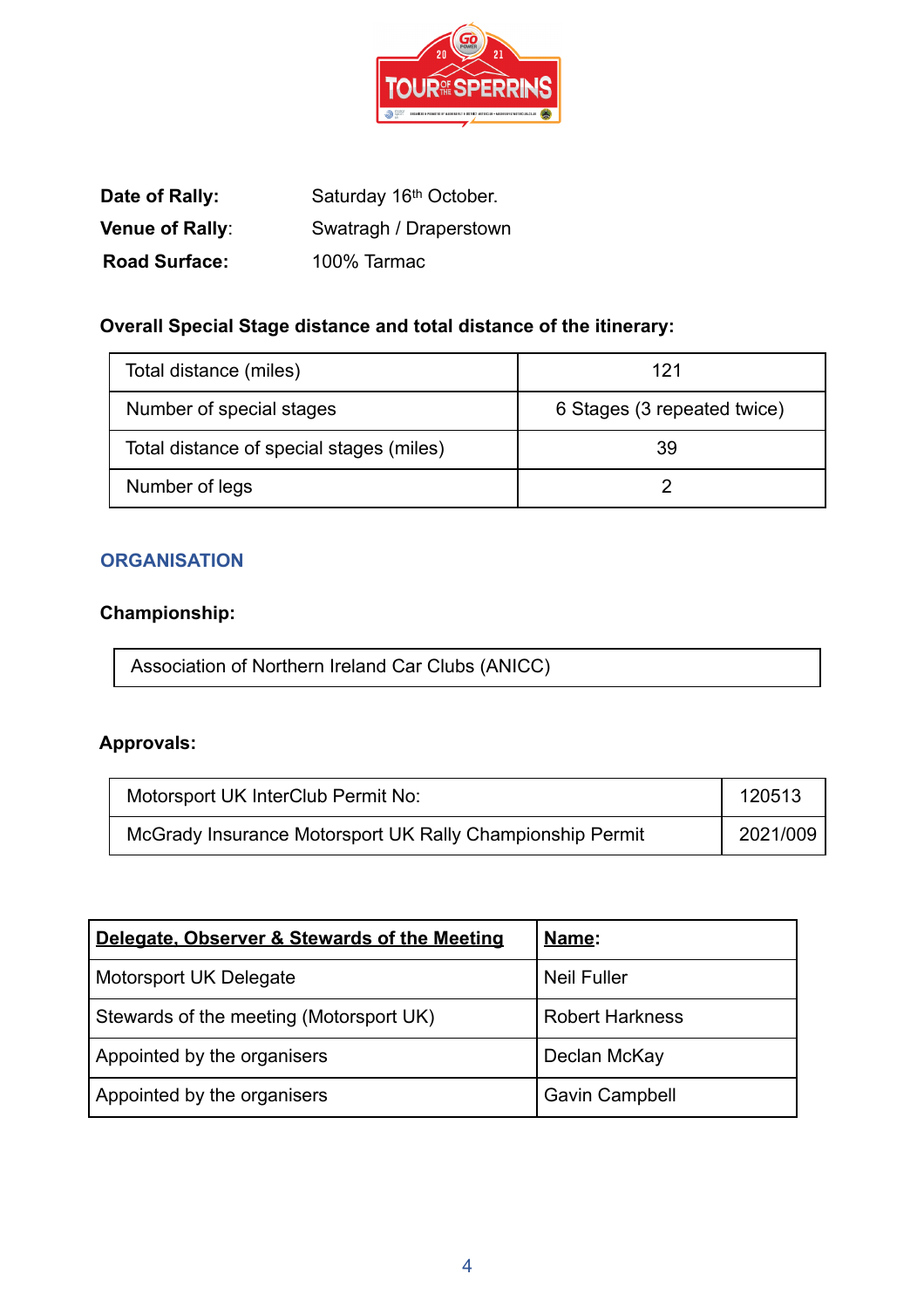

| <b>Senior Officials Title</b>              | <b>Name</b>                           |
|--------------------------------------------|---------------------------------------|
| <b>Clerk of the Course</b>                 | lan Regan                             |
| Deputy Clerk(s) of the Course              | Stephen O'Neill                       |
| Assistant Clerk(s) of the Course           | Desmond O'Loan & Raymond Linton       |
| Event & Spectator Safety Officer           | James McKeefry                        |
| Covid 19 Officer                           | <b>Simon Macrory</b>                  |
| <b>Chief Medical Officer</b>               | Eamonn Ferguson                       |
| <b>Chief Marshal</b>                       | Patricia Laverty & Frankie Mulholland |
| <b>Chief Scrutineer</b>                    | Gillian Magee & Team                  |
| <b>ANICC Environmental Scrutineer</b>      | Steve McKeegan                        |
| <b>Chief Motorsport UK Timekeeper</b>      | <b>McAleer Timing</b>                 |
| Noise Officer                              | Liam Shaw                             |
| <b>Results Officers</b>                    | Paddy McCollum                        |
| <b>Safeguarding Officer</b>                | Mary O'Kane                           |
| <b>Environmental Officer</b>               | <b>Plunkett Boyle</b>                 |
| <b>Radio Controllers</b>                   | <b>Brenda Gordon</b>                  |
| <b>Competitor Relations Officers (CLO)</b> | lan Porter                            |
| <b>Road Closed</b>                         | <b>Bob McKeown</b>                    |
| Accountability                             | Ursula Mullan                         |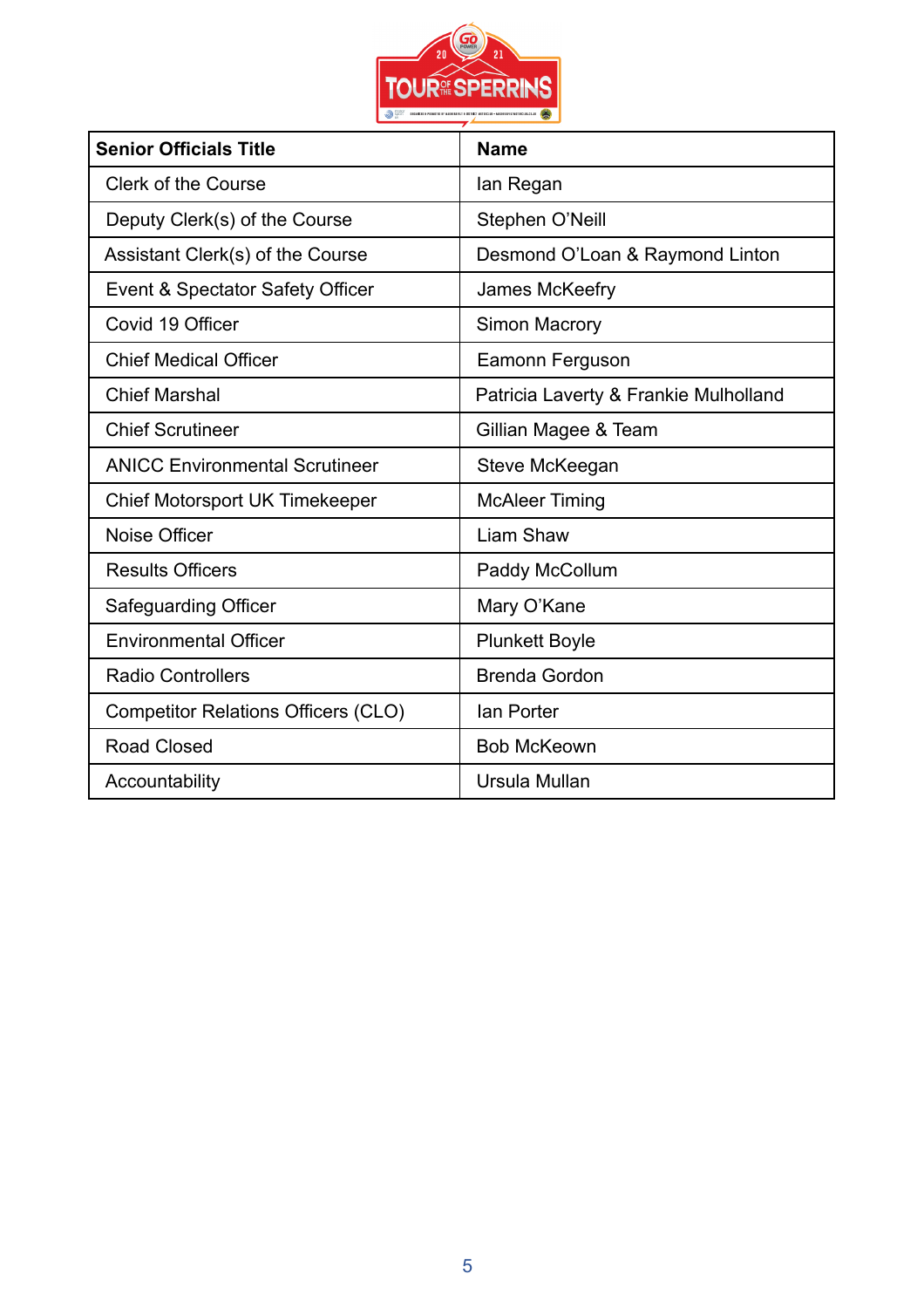

# **Programme**

|                                                                                                                       | <b>Location</b>                                      | <b>Date</b>                                                       |
|-----------------------------------------------------------------------------------------------------------------------|------------------------------------------------------|-------------------------------------------------------------------|
| <b>Publication of Supplementary Regulations</b><br>www.magherafeltmotorclub.co.uk & via www.rallyscore.net            |                                                      |                                                                   |
| <b>Entries Open</b>                                                                                                   | www.rallyscore.net                                   | Tue 14th Sept '21 @<br>20:00hrs                                   |
| <b>Entries Close</b>                                                                                                  | www.rallyscore.net                                   | <b>Full/25th September '21</b>                                    |
| <b>Collection of paperwork:</b>                                                                                       |                                                      |                                                                   |
| Walsh's Hotel Maghera - Road Book<br>Walsh's Hotel Maghera - Road Book                                                | Day of Recce<br>Day of Recce                         | 10th October 2021<br>15th October 2021                            |
| <b>Michael Davitt GAC Grounds, Swatragh</b><br>Door squares, Decals, Timecards,<br>Tracker and Emergency No. sticker. | Day of Event                                         | 15th & 16th October 2021<br>$(06:30 - 08:15)$                     |
| Administrative checks/Remote Sign-on                                                                                  | www.rallyscore.net                                   | At the latest<br><b>Friday 1st October 2021</b>                   |
| <b>Final instructions issued</b>                                                                                      | Webpage                                              | On or before<br>8th October 2021                                  |
| Seeded entry list published                                                                                           | Webpage                                              | On or before<br>08th October 2021                                 |
| Administrative checks/Remote Sign-on                                                                                  | www.rallyscore.net                                   | At the latest<br>08th October 2021                                |
| <b>Scrutineering</b><br>(Attendance is essential)                                                                     | <b>Michael Davitt's GAC</b><br>Ground, Swatragh      | <b>Friday evening</b><br>15th October 2021<br>$18:00 - 21:30$ hrs |
| <b>Tracker Fitting/Removal</b>                                                                                        | <b>M. Davitt's GAC</b><br><b>Ground, Swatragh</b>    | <b>Saturday morning</b><br>& evening<br>16th October 2021         |
| <b>Drivers Safety Briefing/video</b>                                                                                  | <b>TBA</b>                                           | 11th October 2021                                                 |
| <b>Time of Publication of Additional</b><br><b>Notices/ Results</b>                                                   | <b>MADMC Webpage,</b><br><b>Virtual Notice Board</b> | <b>Ongoing from publication</b><br>of regs                        |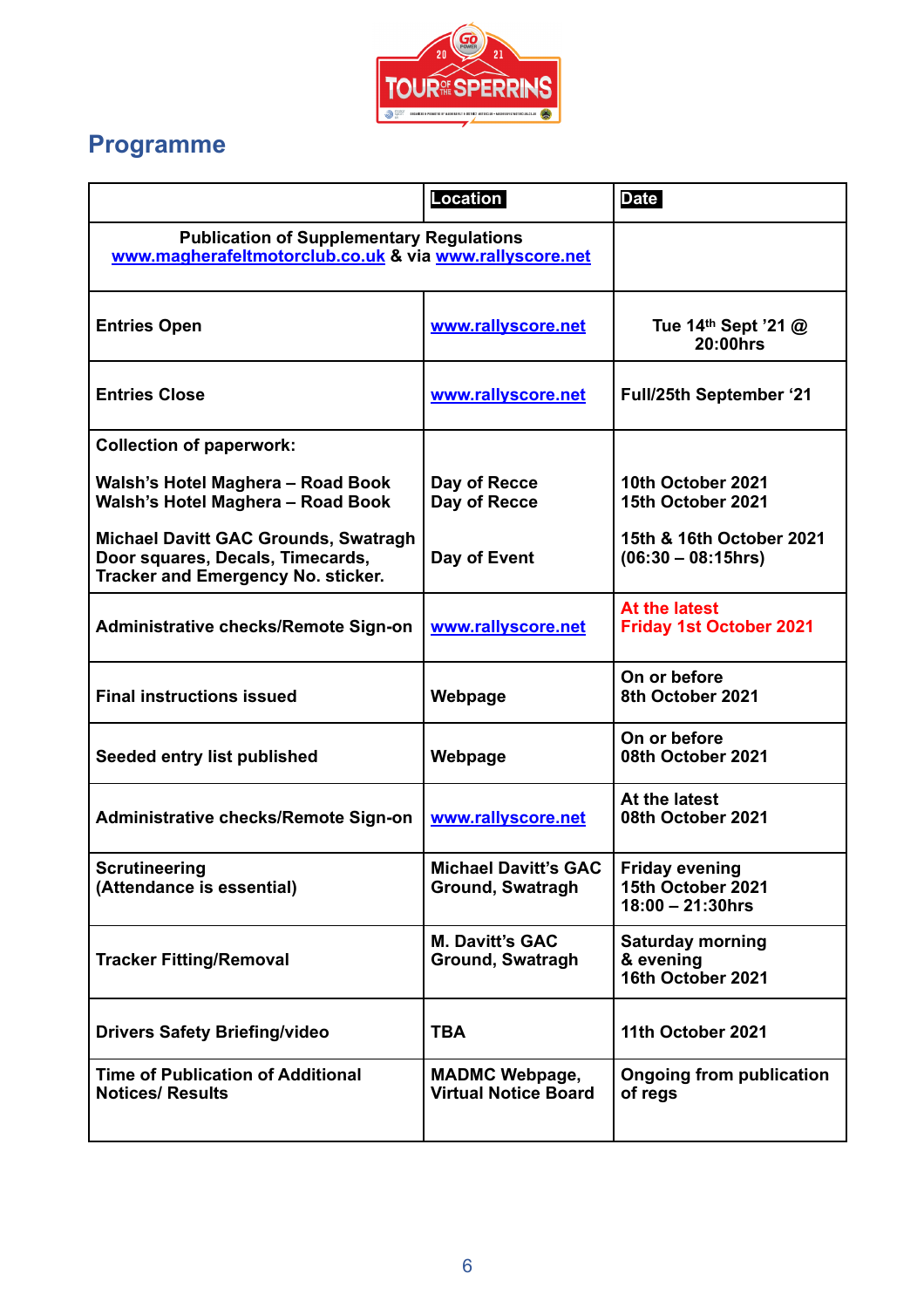

# **Entries**

## **Entry procedure**

- Entries must be submitted via: www.rallyscore.net. This is a two part process.
- **All details entered MUST be true & accurate for Motorsport UK, Bluefin Road Risk Insurance and Madmc Seeding purposes.**
- Entries must be paid in full, including insurance for the event (if required), Membership is necessary unless a current ANICC member.
- An entry will only be accepted when accompanied by the total entry fee.
- TBA can be used but note only one amendment per entry can be made
- Payment of entries is only via stripe as linked to [www.rallyscore.net](http://www.rallyscore.net)

## **Entry fees/entry fee package:**

| Standard Entry fee (NOT included: Insurance & Membership)                                                                                                                                                                                                                                                                                                                    | £475.00 (Sterling)                  |
|------------------------------------------------------------------------------------------------------------------------------------------------------------------------------------------------------------------------------------------------------------------------------------------------------------------------------------------------------------------------------|-------------------------------------|
| The entry fee does include the following:<br>• One Printed & Bound A5 size Road book<br>• One Printed Timecard (for Competitor use ONLY)<br>• Competition Door Square and Hi-Visibility Bonnet / Window No's.<br>• Championship and Sponsorship decals.<br>• Safety Tracker (Installation details in a later Instruction)<br>• Sticker for Dash: Emergency telephone Number. |                                     |
| <b>Optional/Additional payments:</b><br>• Club Membership(in not an ANICC member)<br>• Insurance as per RTA for Recce on 10 <sup>th</sup> or 15 <sup>th</sup> October<br>• Insurance as per RTA for Rally on 16th October                                                                                                                                                    | £10 per person<br>£25<br>£25<br>£25 |

## **Entry Selection Criteria**

Places will be allocated to **Drivers** in the following order:

- 1. The first three in each class in the McGrady Insurance Motorsport UK ANICC Northern Ireland Stage Rally Championship at the final closing date for entries.
- 2. MADMC reserve the right to select 20 competitors at their discretion.
- 3. Any current MADMC member prior to publication of these regulations

ALL of the above is based on receipt of fully completed entry forms and payment

If more than 100 entries are received a reserve list of up to 20 potential competitors may be assembled. All the correspondence will be posted on [www.magherafeltmotorclub.co.uk](http://www.magherafeltmotorclub.co.uk) On submission of your entry your will receive an email of acknowledgement. You will NOT receive any written correspondence in relation to the event from the club.

**It is your responsibility to check webpage regularly.**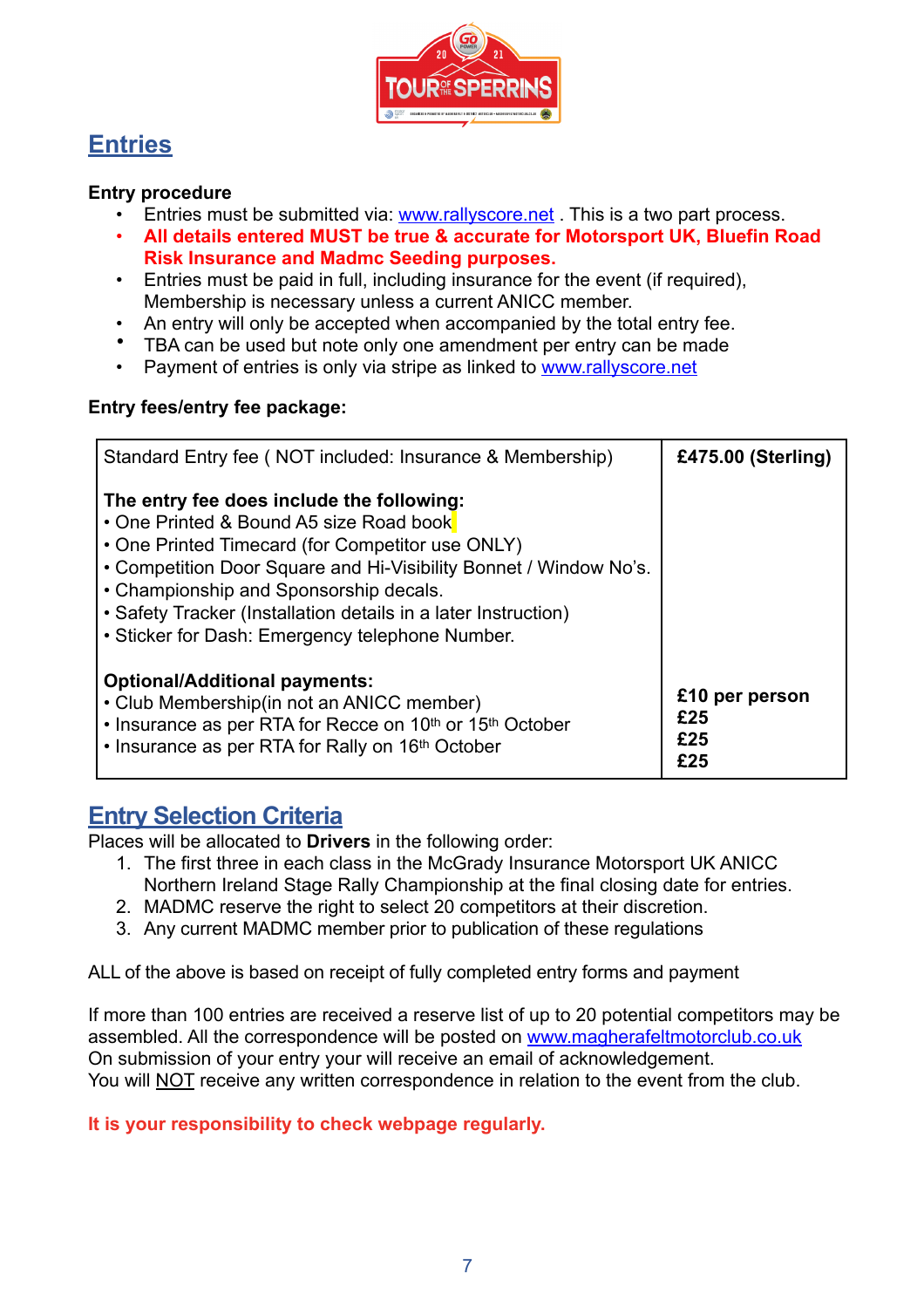

## **Additional Information re: Accepted Entries**

- The number of competitors shall be limited to 100 plus 20 reserves and the minimum will be 80. Should the minimum figure not be reached, the Organisers reserve the right to cancel the meeting, amalgamate classes or reduce the rewards list as deemed appropriate.
- Competitors are advised that when completing the form online please do this as fully as possible, only ONE amendment to the form is allowed I.E. driver/navigator details, car or class until seeding of entries.

**NB**. When seeding is completed, the named driver CANNOT be changed.

- The starting order will be at the organisers' discretion, but to assist seeding, entrants must note their previous results on the Entry Form. Failure to disclose previous results may lead to incorrect seeding, which may not be rectified.
- Any indemnity and/or declaration as prescribed below which is signed by a person who has not reached their 18th birthday shall be countersigned by that person's parent or guardian, whose full name and address shall be given. Any entry may be made by electronic means of communication must be made by the parent or guardian, whose full name and address must be given (Motorsport UK GR H32 and D12.3.8).
- Any person under the age of 18 signing on as specified in Motorsport UK GR D13.1 (where the parent is not present) must be accompanied by a Guardian who must produce a written and signed authorisation from the Parent to act as Guardian (Motorsport UK GR D13.1.1).
- Organisers reserve the right to accept or refuse entries at their discretion. All entries will be acknowledged but will not be accepted until FULL payment is made.

### **Entry fee refunds**

Any due entry fee refunds will be **refunded AFTER** the event/event date via stripe. Stripe refunds take about 7-10 working days to reappear in the payees account

• Entry fees will be refunded, less an administrative charge of £50.00 up to 10th October 2021. After this date refund of entry fees will be at the organiser's discretion, except in the circumstances referred to in Art 4.6.2. Reserve entries that are not offered a start will receive a full refund subject to Motorsport UK GR H30.1.3(c).

### **Amendment to/withdrawal of entry**

Withdrawn entries must be advised in writing either by email [bridie@madmc.org](mailto:bridie@madmc.org) or text 07904018886 to Entries Secretary.

**NB.** Any Change of crew/car affects YOUR insurance cover!!

ALL CHANGES MUST be recorded on the rallyscore entry system by the organisers.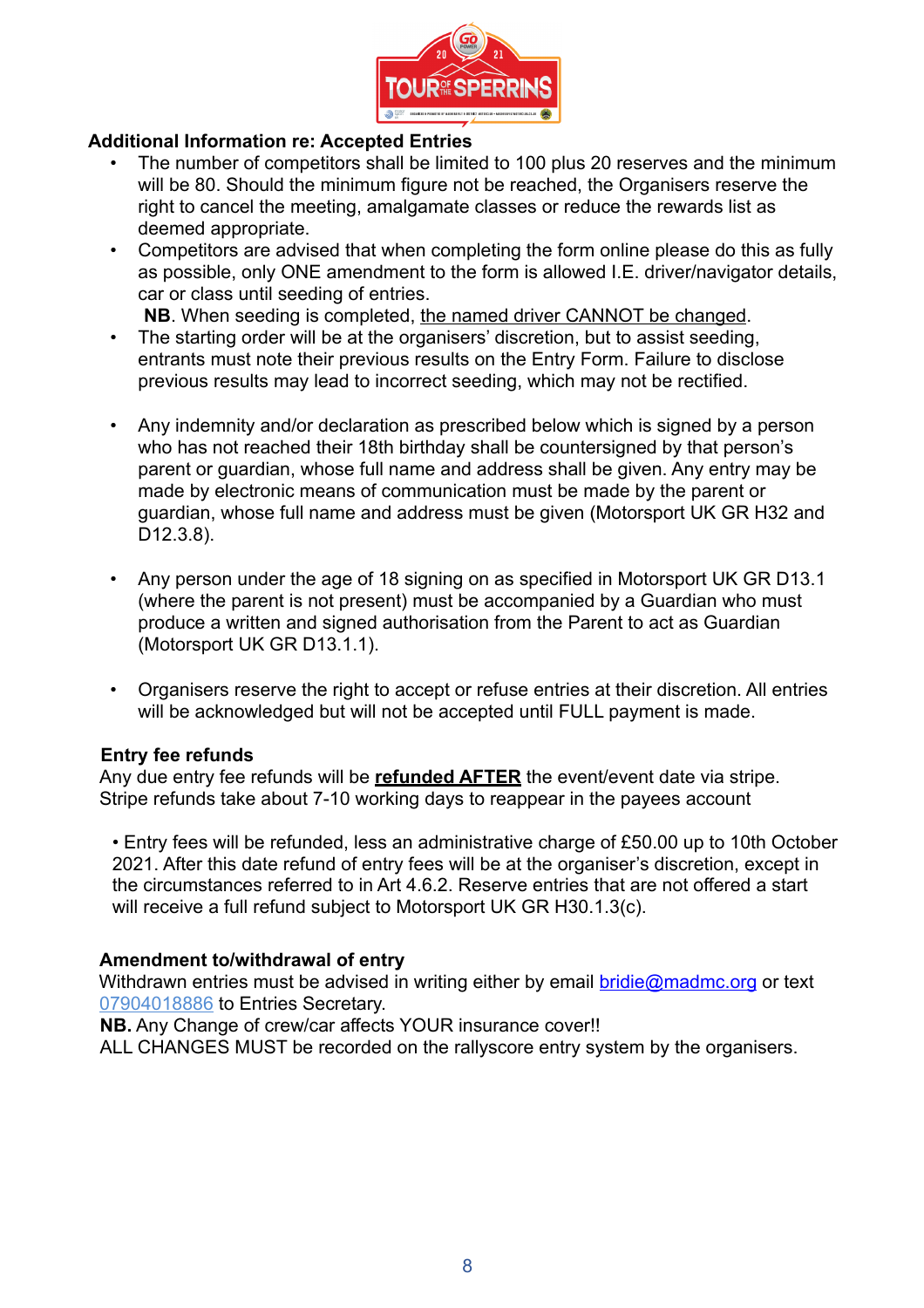

## **Eligible cars for the event will be as follows:**

The championship will be divided into eleven Classes as per the ANICC McGrady NI Rally Championship Regulations 2021 as follows, please read the class notes overleaf prior to class entry

| <b>Class</b>            | <b>Description</b>                                                                                                                                                                                                                                                                                                                                                                                                                                                                                                            |
|-------------------------|-------------------------------------------------------------------------------------------------------------------------------------------------------------------------------------------------------------------------------------------------------------------------------------------------------------------------------------------------------------------------------------------------------------------------------------------------------------------------------------------------------------------------------|
| 1                       | Historic rally cars registered before 31/12/90 (Motorsport UK Cat 1, 2, 3, 4a<br>and 4b. Ref: R49-2020Motorsport UK Blue book.) and historic rally cars<br>complying with FIA Appendix K. (Ref: R49.2 of 2020 Motorsport UK Blue Bk)                                                                                                                                                                                                                                                                                          |
| $\overline{\mathbf{2}}$ | Group N cars up to and including 2000cc                                                                                                                                                                                                                                                                                                                                                                                                                                                                                       |
| 3                       | Cars up to and including 1450cc and cars from 1451cc up to and including<br>1650cc; having not more than 2 valves per cylinder-Two-wheel drive only<br>with Control Tyres.                                                                                                                                                                                                                                                                                                                                                    |
| $\overline{\mathbf{4}}$ | Cars from 1451cc up to and including 1650cc, having more than 2 valves per<br>cylinder. - Two-wheel drive cars only, including Rally4 (R2)                                                                                                                                                                                                                                                                                                                                                                                    |
| 5                       | Cars from 1651cc up to and including 2100cc, having not more than 2<br>valves per cylinder.-Two-wheel drive cars only.                                                                                                                                                                                                                                                                                                                                                                                                        |
| 6                       | Cars from 1651cc up to and including 2100cc, having more than 2 valves<br>per cylinder - Two-wheel drive cars only, including Rally 3 (R3)                                                                                                                                                                                                                                                                                                                                                                                    |
| $\overline{7}$          | Cars over 2100cc–Two-Wheel drive only.                                                                                                                                                                                                                                                                                                                                                                                                                                                                                        |
| 8                       | Any 4wd cars not classified in class 9 or 10, without a sequential gearbox<br>(including previously FIA Homologated GpN 4WD cars).                                                                                                                                                                                                                                                                                                                                                                                            |
| 9                       | FIA Homologated GpA 4wd cars, FIA Homologated Super 2000 cars & FIA<br>Homologated R4 cars and any cars previously homologated as such,<br>providing these run as per their FIA homologation papers. All Metro 6R4's<br>and any derivative there from. Any other 4wd car not classified in class 10<br>with a sequential gearbox.                                                                                                                                                                                             |
| 10                      | FIA Homologated WRC cars and cars previously homologated as such and<br>FIA Homologated Rally 2 (R5) cars. Including any derivative of FIA Rally 2<br>(R5) car converted to RHD whose conversion has been supported with<br>photographic evidence and original LHD homologation papers for that<br>vehicle. Championship organisers reserve the right to reclassify a car to<br>class 11 if pre-event scrutineering reveals changes to the vehicle<br>specification that are considered to improve the vehicle's performance. |
| 11                      | Open Class, Motorsport UK GT Cars, Rally 2+ (R5+) (being Group Rally 2<br>(R5) cars modified beyond their homologated specification) and any other<br>car not classified in Classes 1-10.                                                                                                                                                                                                                                                                                                                                     |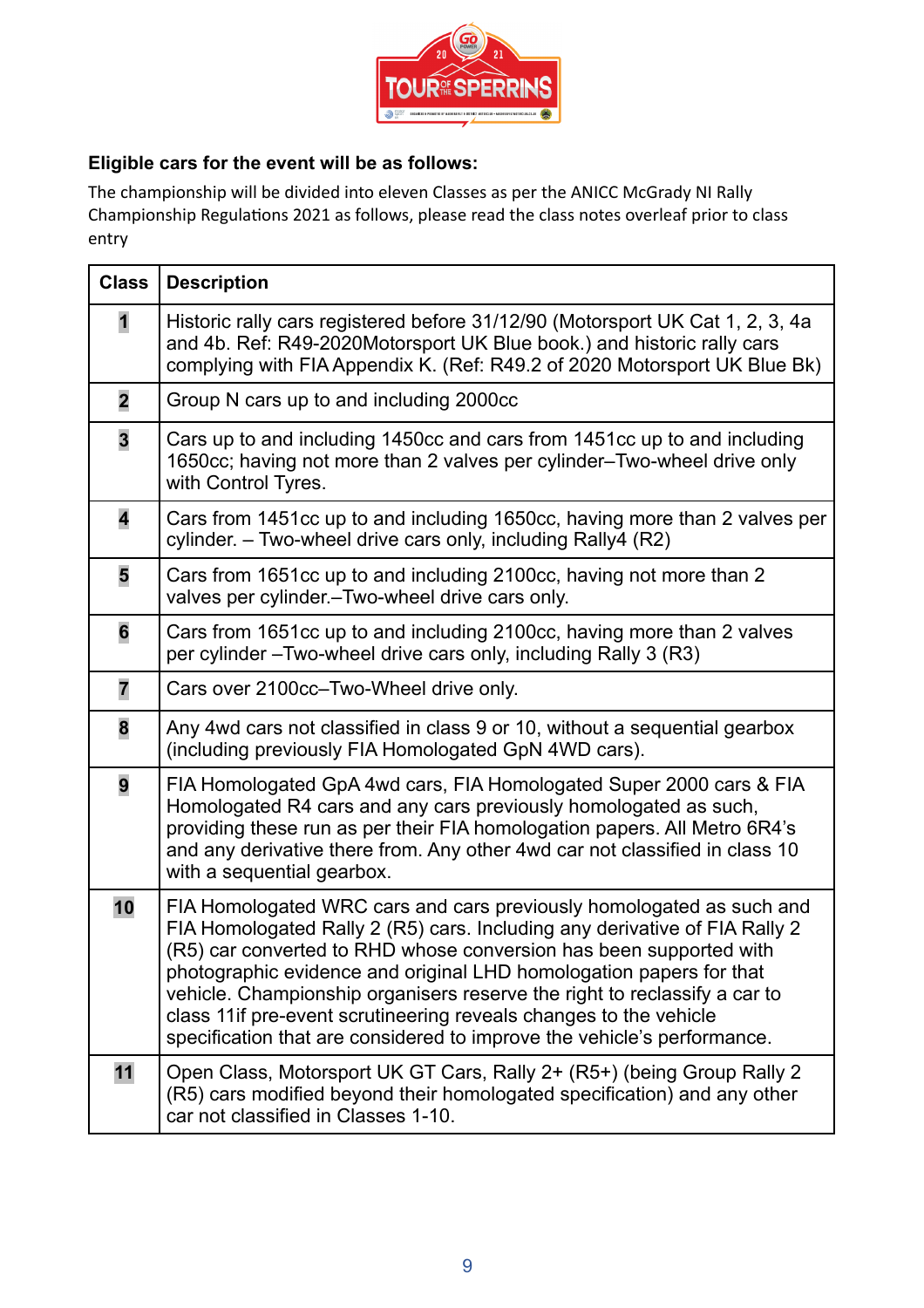

## **Class Notes:**

- 1. Vehicle Regulations for Class 1 (Appendix K) (Note: ALL competitors take note of Article 5.16). In order to run under Appendix K, Historic Rally Cars must have been issued with a valid FIA Historic Technical Passport (HTP), be in compliance with this document and the current FIA Appendix K at all times. Vehicles are exempt from R 46.1.3.
- 2. Vehicle Regulations for Classes 2 and 8. [NB Class 2 and Class 8 no longer caters for "standard production cars". The relevant FIA Group N Homologation Papers must be produced at each event and cars must comply fully with Group N Regulations.]

Cars eligible for Classes 2 are those, which are, or have at any time been, homologated in Group N as defined in FIA Appendix J.5.13.2. The standard specification of any model shall be determined by FIA Homologation papers in the case of current and former Group N cars. In all cases the degree of modification from standard shall be as provided for under FIA regulations for Group N. The onus of proving eligibility for Classes 2 & 8 rests solely with the competitor who should ensure that homologation papers are available at events. Regulation in note 4 applies.

3. Competitors must use Toyo R888R tyres, GG compound only for Class 3. NO TYRE CUTTING PERMITTED.

Any Class 3 competitor not using the single make tyre will be moved into Class 4.

4. Except where covered by Championship regulation, vehicles with forced induction (except diesel engines) and rotary engines will have their engine capacity increased by 70% to establish their class (Motorsport UK GR J5.4.1).

### **Road Risk Insurance Cover for Recce and Event**

Road Risk Insurance will be offered via Dickson & Co Insurance Brokers. The insurance provider for the event is Bluefin Sport, application will be via [www.rallyscore.net](http://www.rallyscore.net)

## **Bluefin Sport Road Risk Insurance cover is available for:**

**One Recce day,** either 10<sup>th</sup> or 15<sup>th</sup> October and **day of Rally**: Saturday 16<sup>th</sup> October. Application for insurance cover must be made at time of entering the event, a later application is NOT possible.

This cover will provide Competitors who need to use the scheme with Third Party Cover necessary to meet Road Traffic Act (RTA) Insurance Scheme on the Road sections of the Event. The basic rate is **£25.00,** per day. (before any Loadings ie if unable to comply) ie Recce/Event (This cover is **NOT** included in the entry fee).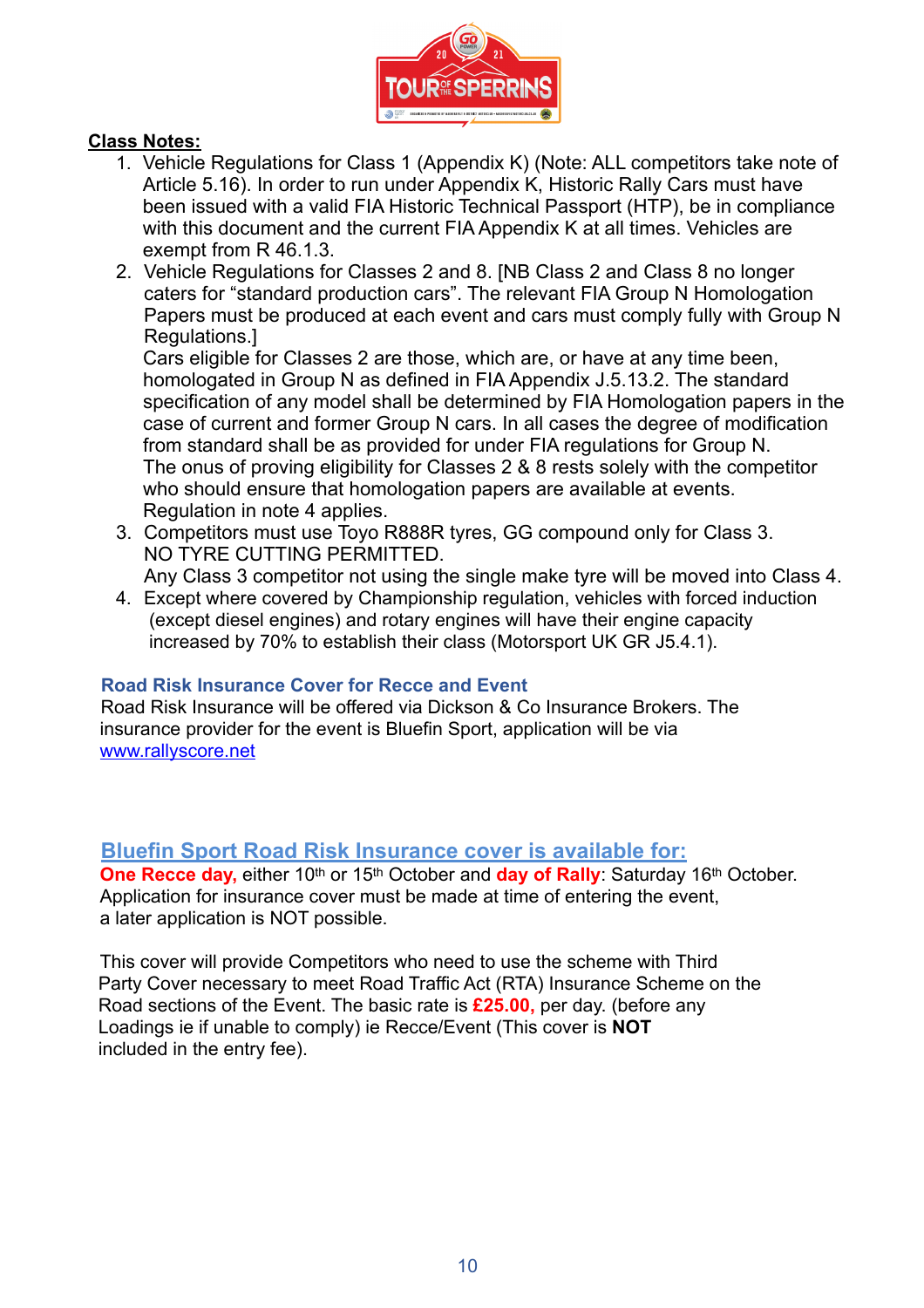

 Applicants' wishing to use the scheme must be able to comply with all points of the Bluefin Sport Declaration: -

- I don't have Third Party Road Section extension on my current Motor **Insurance**
- I am aged 19\*\*\* or over
- Anyone aged less than 19 years old will be accepted at the same price should their co-driver be a more senior family member or over 25 years.
- I have no more than one fault claim in the last 3 years
- I have no more than 6 conviction points or a licence ban on my UK driving licence
- I have the appropriate competition licence as well as a UK/EU driving licence and Held a Full Licence for at least 6 months
- My Vehicle is MOT'd, Taxed and insured
- I have No physical or mental disabilities
- I have No other material facts\*\* to disclose

 \*\*All material facts must be disclosed. Material facts are those likely to influence the acceptance or assessment of your risk. Failure to disclose Material facts may lead to the Insurer Declaring the resultant cover to be null and void. If you are in any doubt about the facts that may be considered to be material these should be disclosed via a RTA Proposal application form is obtainable via emailing [bridie@madmc.org](mailto:bridie@madmc.org) Please apply ASAP to allow sufficient time for a letter of acceptance to be issued.

## **Minimum Acceptable Licences**

 Drivers: RS Interclub Stage Rally Navigators: Interclub, RS National, Race National, RS Rally National Navigator and any International Licence  **Licence's CANNOT be applied for via the club on the morning of the event**

## **Competitor Sign-on**

Competitor(s) Sign-on will be via [www.rallyscore](http://www.rallyscore) Failure to do this within the timescale will result in your place being allocated to someone in reserve.

## **Advertising and Identification**

Competitors must make available to the Organizers of the event specific areas (2021 Motorsport UK GR H29.1.2) on the vehicle as shown on the diagrams in Append: 2. The organisers will supply all event decals including door plates, door headers, and competitor numbers, front and rear plates and hi-visibility competition numbers for display as per McGrady Insurance NI stage Rally SR.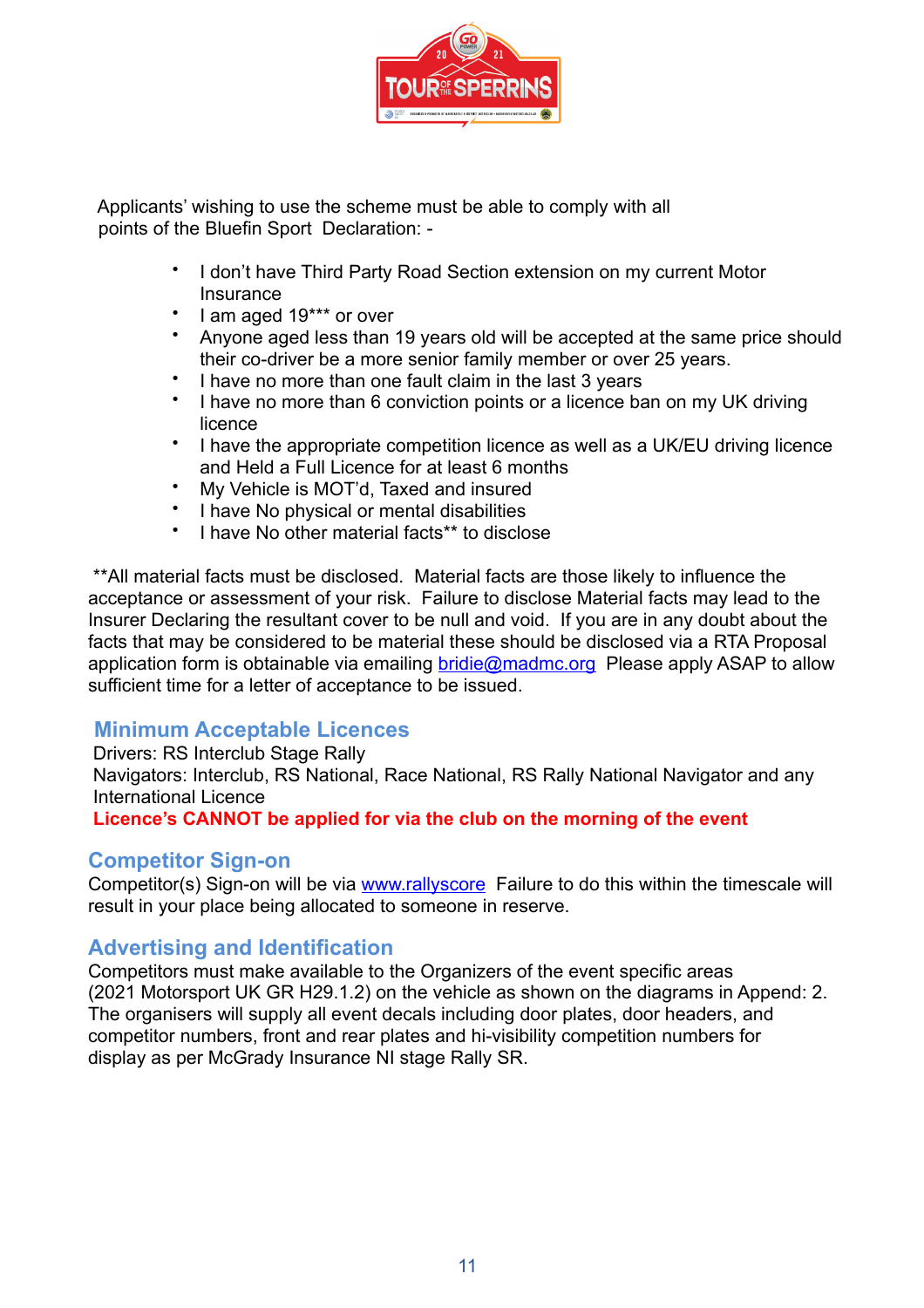

# **Trailer Park**

A trailer park will be available within the grounds of the Michael McDavitts GAC Grounds, please follow Marshalls directions in relation to parking.

## **Scrutiny**

**The Club recommends that competitors attend scrutiny on Friday 15th October 18:00 – 21:30hrs**  Storm Accessories, Garvagh Road, Swatragh BT46 5QE

**Scrutiny will be available on Saturday 16th October 07:00 – 08:30hrs for a fee of £30** Michael Davitt GAC Grounds, Carhill Road, Swatragh, BT46 5QE The gates of the service area will open at 05:00hrs on Saturday 16<sup>th</sup> October.

## **Noise Test, Scrutineering of Vehicle & Driver/Navigator's safety equipment**

Rally cars must be presented in same condition as they intend to compete. A valid MOT/NCT Test Certificate, proof of Tax, must available for production at Scrutineering for any car required by UK law to have one.

A Noise Test, Scrutineering, Inspection of Driver & Co-Driver's Rally wear, Helmets/FHRs of ALL cars will take place in the Service Area from 06:00hrs -08:45hrs.

The Scrutineering Team will assess ALL cars, while complying with the Covid guidelines applicable.

**All cars must carry:** OK/SOS board, Warning Triangle, Spill Kit & Sanitizer. All reports, e.g. Non- Compliance, Noise Schedule, etc will be transferred digitally to the Stewards and the Clerk of the Course.

Failure to attend scrutineering within the time specified = Disqualification.

# **Service Area**

### **Reminders within the service area:**

- Driver with respect and responsibility within the service area. ie 5-10pmh
- All crews MUST provide and use a ground sheet as the grounds are kindly on loan by the Local GAC Sporting Club.
- Refuelling is ONLY permitted once at the Main Lunchtime Service
- The service van must carry a Fire Extinguisher.
- Please use the bin provided for the oil and rags.
- Crews and Service Crews MUST obey the all Marshalls on the event at ALL times.

## **Reconnaissance Procedure:**

Competitors may make ONE choice of day for a low speed (30 mph) reconnaissance at time of application via [www.rallyscore.com](http://www.rallyscore.com) during the following times: **Sun 10th October 2021: 09:30 - 16:00hrs (Recce HQ - Walsh's Hotel, Maghera) Fri 15th October 2021: 09:30- 16:00hrs (Recce HQ - Walsh's Hotel, Maghera) Collection of Road Books/Paperwork will be 9:00 – 11:00 each day**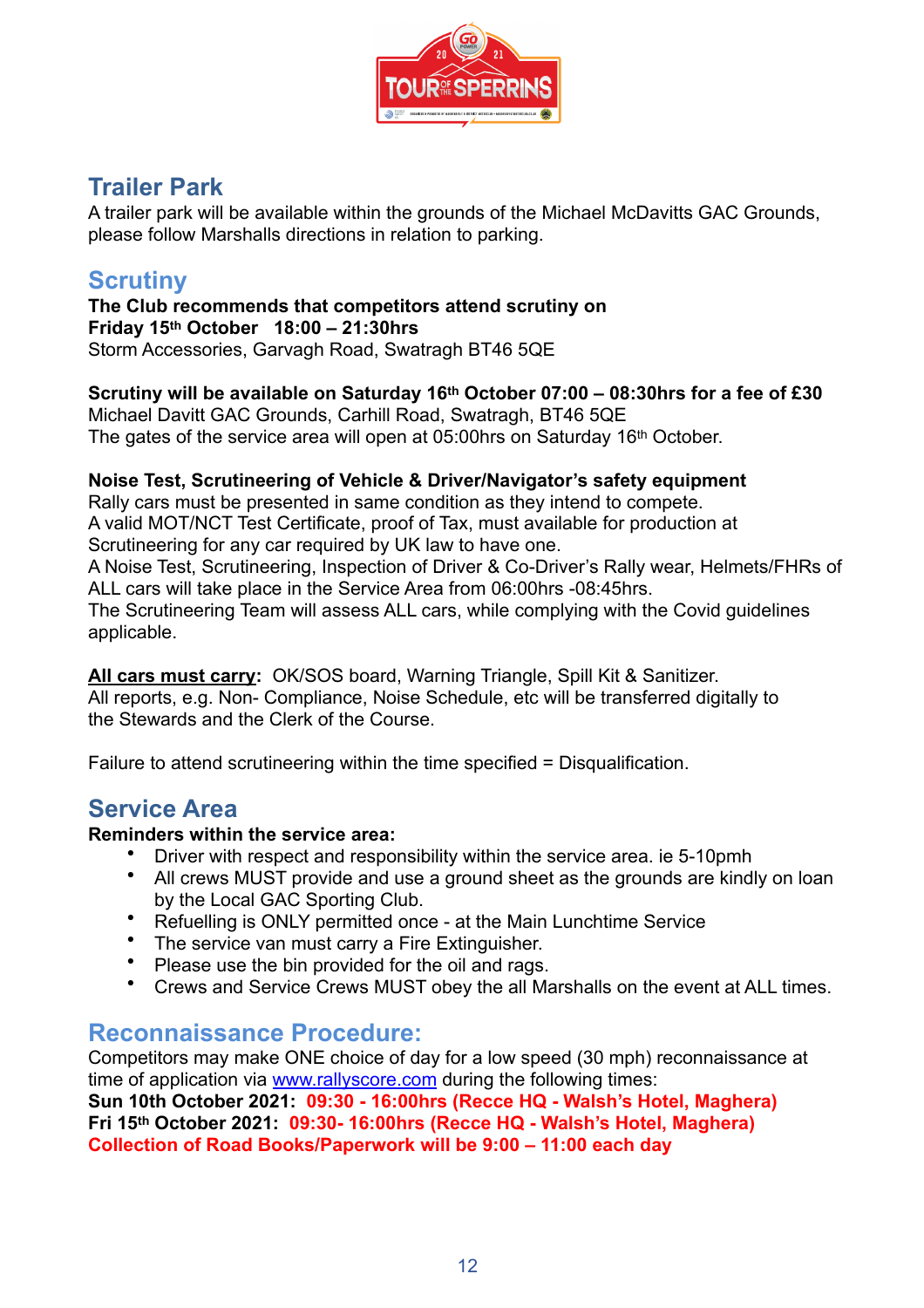

Only **1 A5 size Road Book/per crew** will be issued, collectable on chosen date.

From publication of these regulations any competitor found on the stages outside of Recce date will be excluded, NO EXCEPTIONS!!

To enforce this regulation all the people named in these SR's have been appointed judges of fact.

During the reconnaissance period the PSNI and the organisers will arrange speed checks and general patrols of the special stages, and competitors driving or being driven at an excess speed or in a manner which in the opinion of the organisers causes or could cause danger or inconvenience to other road users or local residents or could bring the sport into disrepute will be penalised as follows:-

> 1st offence - 2 MINUTE PENALTY 2<sup>nd</sup> offence – FXCLUSION

Further details of the one-day reconnaissance will be available on [www.magherfeltmotorclub.co.uk](http://www.magherfeltmotorclub.co.uk)

Reconnaissance cars must conform to the following criteria:

- Only standard cars may be used.
- Competitors will be permitted 3 practice runs over the stages ~ Road books, the 3 Timed runs recorded.
- The engine must be a series production engine (complying with the Group N regulations).
- No advertising may be carried on the car.
- The organisers have the power not to allow the use of any particular car.
- A competitor who practices, reconnoitres or otherwise examines a Special Stage or uses any other person(s) to do so on his/her behalf, outside of the dates and times stated above, will be excluded from the competition without refund and reported to the Motorpsort UK – THIS WILL BE STRICTLY ENFORCED.

Please do not risk the future of closed road rallying by Recceing inconsiderately, remember these roads are open to the public and respect other road users and the local residents who are accommodating your sport.

## **Recce Insurance**

Is available see under section; Road Risk Insurance Cover.(this fee is additional £25) Application is via [www.rallyscore.net](http://www.rallyscore.net) provide your recce car details and your recce day.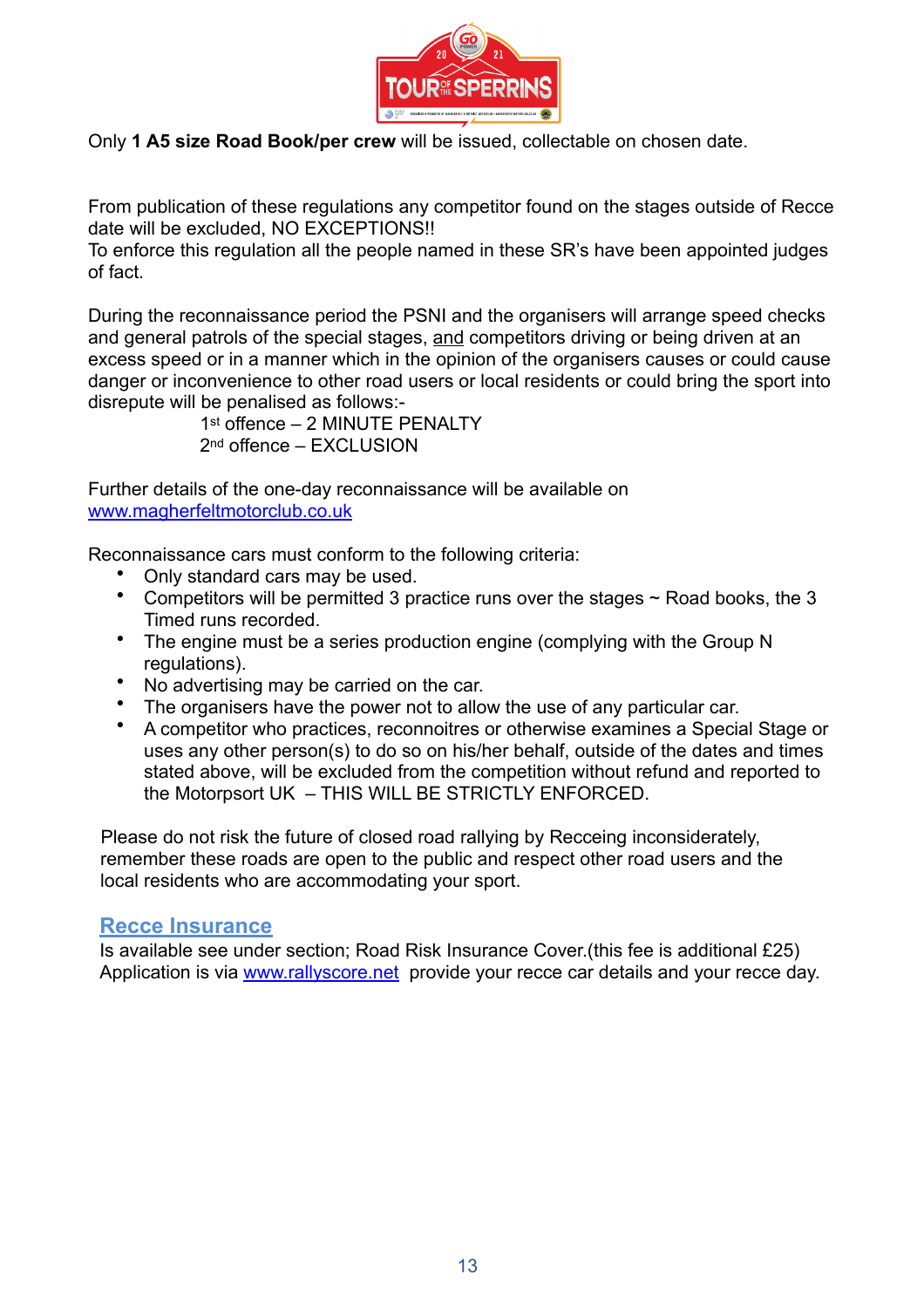

# **Subjective route notes**

Subjective Route Notes and DVD for all special stages will be available by independent suppliers:

## **Patterson Agency Ltd**

18 Aghnatrisk Road **Hillsborough** Co-Down BT26 6JJ

Office Hours: Mon-Fri 9:00am to 5:00pm (Closed 1:00pm -2:00pm Daily) Tel: (+44) 028 9048 44111 Fax: (+44) 028 9084 9231 Mob: 086 3861779 email: [sales@rallynews.net](mailto:sales@rallynews.net)

## **Killian Duffy – Onthepacenote.ie**

 KILLIAN: +35387 6355088 CRAIG: +44 7977 234790 [Contact - OnThePacenote.ie](https://onthepacenote.ie/contact/)

In all circumstances, competitors are advised that the organisers accept no liability or responsibility in the use of the subjective route notes.

### **Special requirements**

Competitors wishing to carry on board camera(s) during the event must declare to the Chief Scrutineer on arrival at scrutineering and complete the necessary documentation (Motorsport UK GR R48.10.10). Cars must be presented at scrutineering with the camera(s) fitted. Cameras that are affixed to the outside of the vehicle by temporary fixing devices including, but not limited to, suction devices, must also be attached to a permanent bracket or non-removable bodywork by means of a restraining strap. Cameras that extend outside the extent of the door mirrors when viewed from the front of the vehicle are prohibited.

The organisers may request the removal of video footage from on board cameras deemed to be offensive or of a sensitive nature should it be posted on the internet or social media websites. Any competitor who does not comply with this request may be reported to Motorsport UK for further action.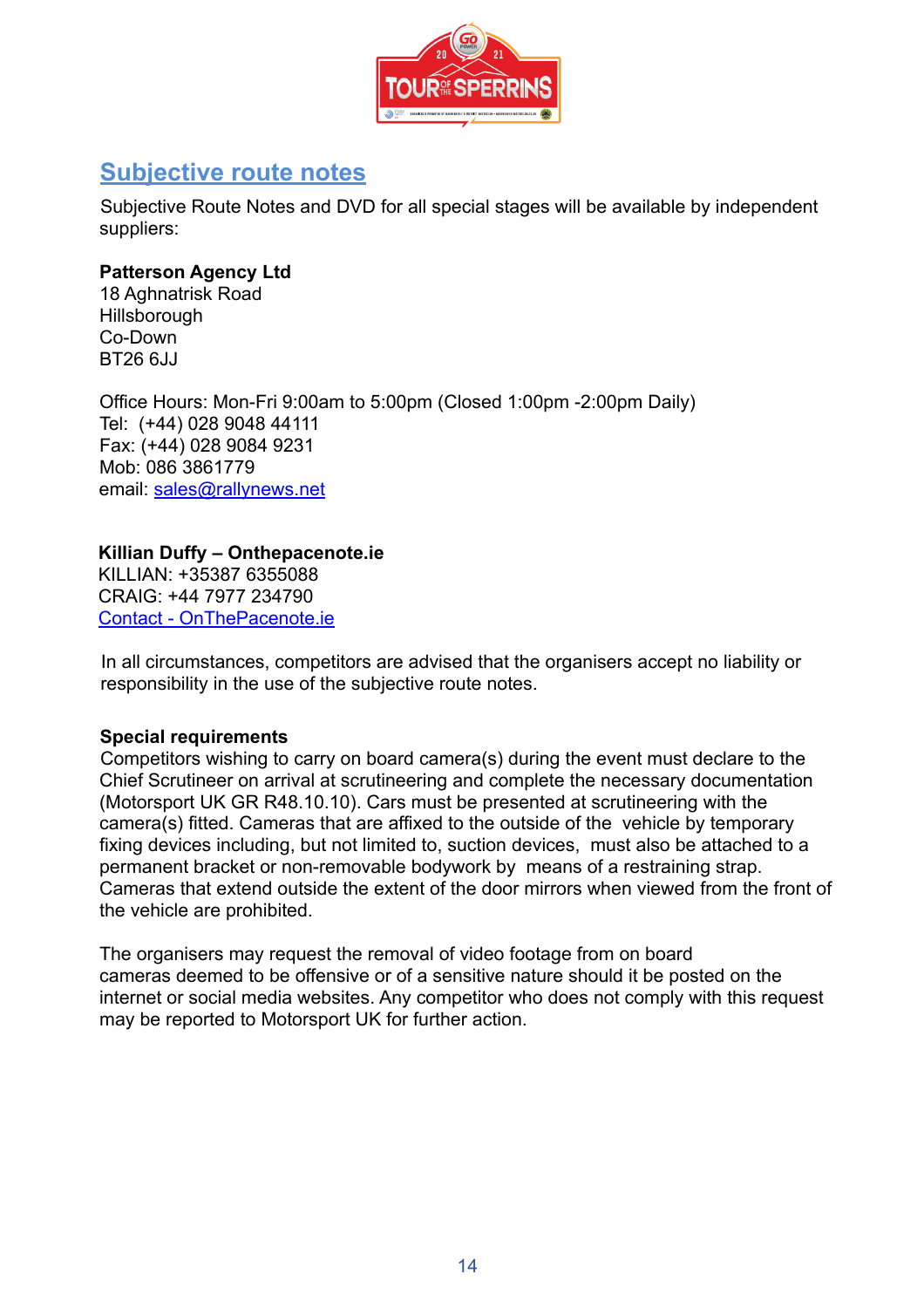

## **Timing/Timecards**

For all sections of the event timing is set to BBC/BT Timing, and will be timed using Digital clocks to 1/10th of a second from standing start to flying finish on Roads closed to the Public. (Motorsport UK GR R31.1 – R31.2.1) as per Motorsport UK Yearbook 2021)

The starting for special stages will be given by means of "Start lights" which will work as follows:

| 30 seconds        | RED light will be displayed            |
|-------------------|----------------------------------------|
| 15 Seconds        | RED and AMBER lights will be displayed |
| 10 Seconds        | RED light will go out                  |
| 5 Seconds         | AMBER countdown 5,4,3,2,1              |
| <b>START TIME</b> | <b>GREEN</b> light goes ON             |

The finish time will be displayed on screen in hrs, mins, seconds and 10ths of a second with your car number. It is up to the navigator to record his/her time on their timecard. The definitive checks will be the stored times in the clock and the marshals check sheet.

All controls will open 15 minutes before the Due Time of the first car and close 15 minutes after the Due Time of the last competitor still running (Motorsport UK GR R30.1), having taken into account any delays.

In the event of unforeseen circumstances arising affecting the Road Closing Order, the organisers are seeking approval from Motorsport UK to use 30 second starts.

## **Missing a control or stage**

Crews are reminded that it is their responsibility to ensure their car is SAFE to compete. This includes after an incident, continuing to compete in a vehicle unfit to drive on the public highway will be considered bringing the sport into disrepute.

Crews missing a Control or Special Stage will be penalised in accordance with Motorsport UK GR R32.2(a)(i) and will incur the appropriate penalty.

## **Red Flag Procedure**

Competitors are reminded to read and understand the Red Flag Procedure as prescribed in Motorsport UK GR R25.6.4.

"On passing a Red Flag displayed by a marshal wearing a marshals' tabard, the driver MUST immediately and significantly reduce speed as well as being prepared to stop at any time; at no time must they overtake any safety vehicle they encounter on the special stage route. The driver must then follow the instructions of any marshals and/or stage safety personnel and maintain this reduced speed until leaving the special stage.

Failure to comply with this rule will incur a penalty at the discretion of the Clerk of the Course.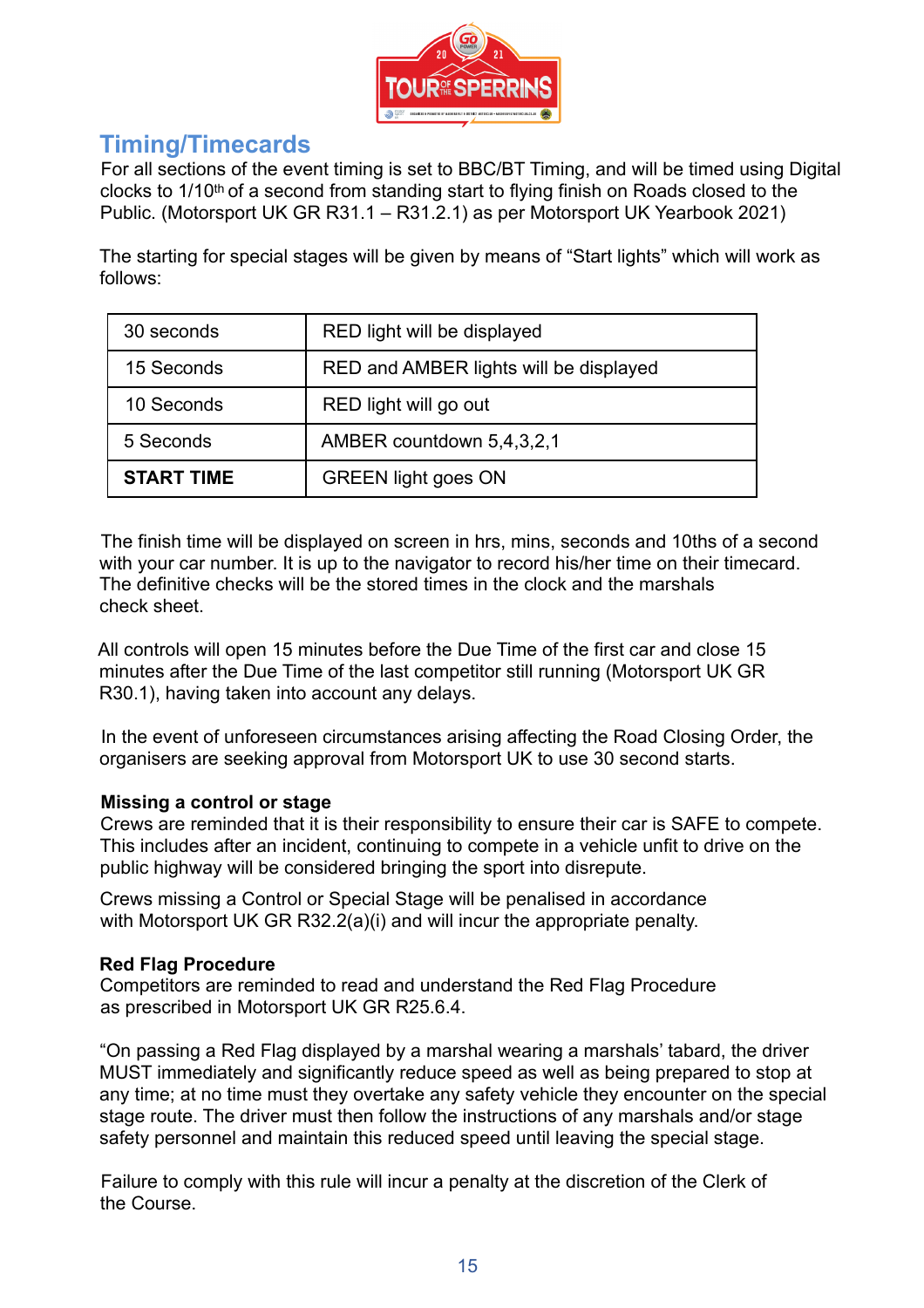

## **Penalties**

Each special stage will have a Bogey Time set at 75mph for sealed surfaces which will be indicated on the Time Cards

Competitors will receive penalties on Special Stages as follows:

- Under Bogey Bogey Time
- Over Bogey Actual Time Taken
- Stage Maximum
- Over Stage Maximum Stage Maximum

Competitors will start with zero time penalties. The results will be established by adding the times taken during the special stages and the time penalties incurred on the road sections together with all other penalties expressed in time. The competitor with the lowest total will be the winner and so on. (Motorsport UK GR R40.1.1).

If there is a tie, the competitor who accomplished the best time for the first special stage will be declared the winner. If this is not sufficient to be able to decide between the tied competitors, the times of the second, third, fourth etc. special stages will be taken into consideration. (Motorsport UK GR R40.1.2).

The penalties in "Motorsport UK GR R32.2. – Chart 32.2 – Penalties" apply unless specifically modified in these SRs.

## **Driving Standards Observers/Judges of Fact**

Driving Standards Observer's/Judges of Fact will be named (on the notice board) for the event to be on duty thorough the recce and on the day of rally. Their report may result in the imposition of a penalty for excess speed or bringing the sport into disrepute shall also be reported to the Stewards of the Meeting (Motorsport UK GR R32.2 Chart 32.2 Penalties (l)).

Should any special stage be cancelled during the event, or deleted from the results after the event, only the stage penalties will be deleted. Unless an official bulletin has been issued to the contrary, the cancelled stage must be traversed within the stage maximum time, and will in every other respect be treated as a road section.

All start officials on all special stages are appointed Judges of Fact for false starts.

The organisers may appoint Driving Standards Observers in accordance with Motorsport UK GR G11.1 – G11.2 and Motorsport UK GR R24.8

## **Traffic Laws**

Throughout the entire event, the crews must observe the traffic laws of Northern Ireland with particular reference to erratic driving prior to entering a special stage (e.g. tyre warming/scrubbing). The PSNI will strictly enforce this regulation, which may go as far as prosecution.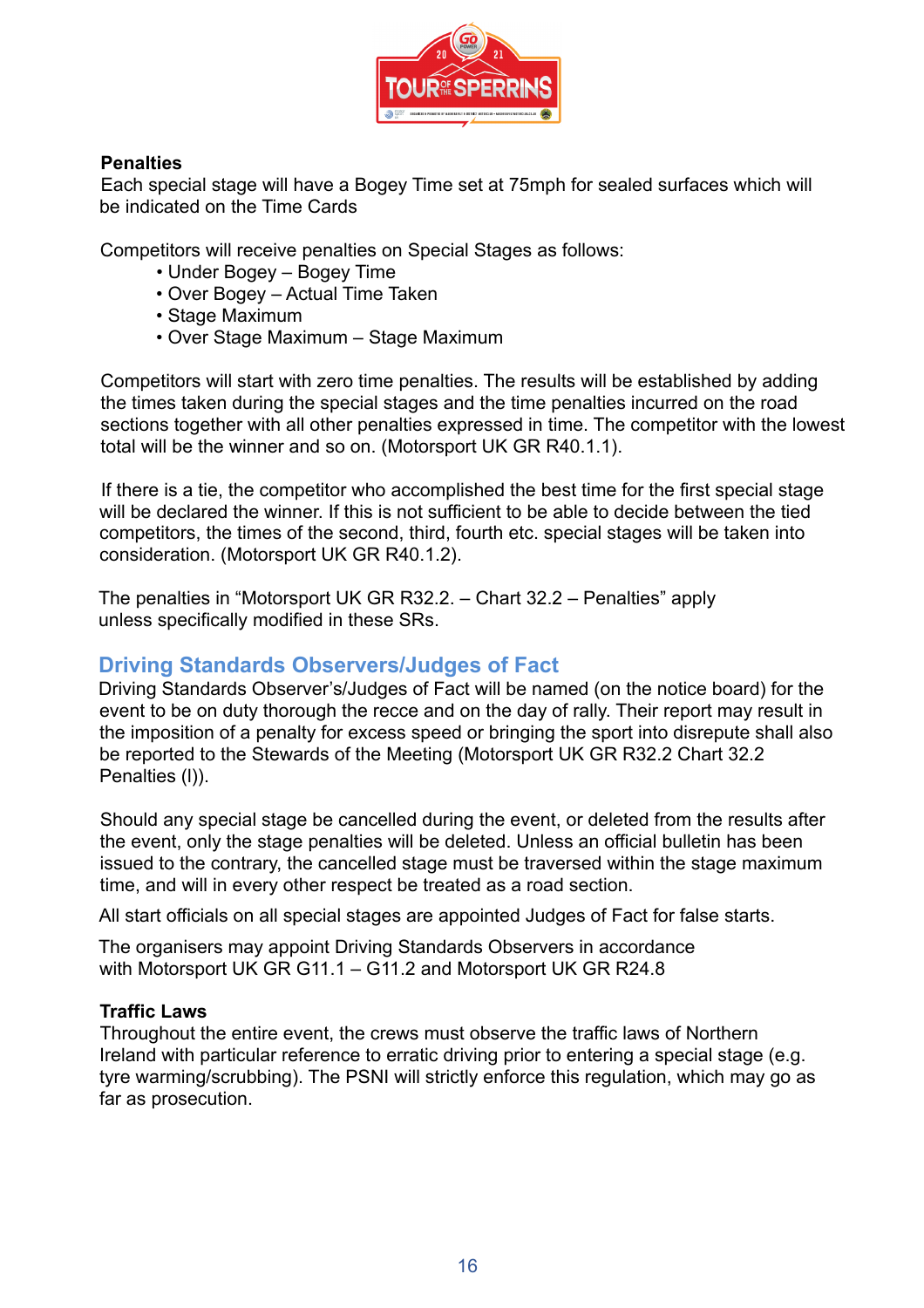

## **Damage Declaration**

Competitors will be required to complete a declaration that they have/have not been involved in any incident resulting in damage to private property or injury to persons or animals or alternatively giving details of any such incident where damage or injury has occurred (Motorsport UK GR R40.1.4). Information given will not incur a penalty, but failure to disclose details of any such incident, or failure to hand in a duly completed form will be penalised in accordance with Motorsport UK GR R32.2 Chart 32.2 Penalties (p) and may be reported to Motorsport UK for further disciplinary action.

This declaration must left in the in box provided at the finish ramp. If a competitor fails to reach the finish ramp the declaration must be completed and returned to the Rally Office or to the Secretary within 72 hours of the finish of the event (Motorsport UK GR R40.1.4).

### **PRIZES**

All awards will be presented as follows:

### **General Classification (1st, 2nd and 3rd Overall):**

| 1 <sup>st</sup> Overall | Award to Driver & Co-Driver |                                   |
|-------------------------|-----------------------------|-----------------------------------|
| 2 <sup>nd</sup> Overall | Award to Driver & Co-Driver | <b>Overall Winners</b><br>forfeit |
| 3rd Overall             | Award to Driver & Co-Driver | <b>Class Awards</b>               |

### **Class Awards:**

| 1 <sup>st</sup> in Class | Award to Driver & Co-Driver |
|--------------------------|-----------------------------|
| 2 <sup>nd</sup> in Class | Award to Driver & Co-Driver |
| 3rd Overall              | Award to Driver & Co-Driver |

### **PROTESTS AND APPEALS**

Protests and appeals are in accordance with Motorsport UK GRs.

• Provisional results will be published as soon as possible after the event finish.

• Competitors shall ensure that they and their cars are available for inspection should a protest be submitted in accordance with Motorsport UK GR C5.2.2. If the protested vehicle is not available for inspection the competitor may be penalised in accordance with Motorsport UK GR C3.2.

### **CAR TRACKING**

The rally will operate a mandatory GPS safety tracking system that will enable the speed and position of each competing vehicle to be monitored and logged. Before the start, all cars will be fitted with a tracking device that will remain active throughout the event. This must be retained in the car until the finish where it will be removed by the system providers. If a competitor retires during the event, the device must be returned with the damage declaration form. Failure to return the equipment will result in the driver being invoiced for its replacement.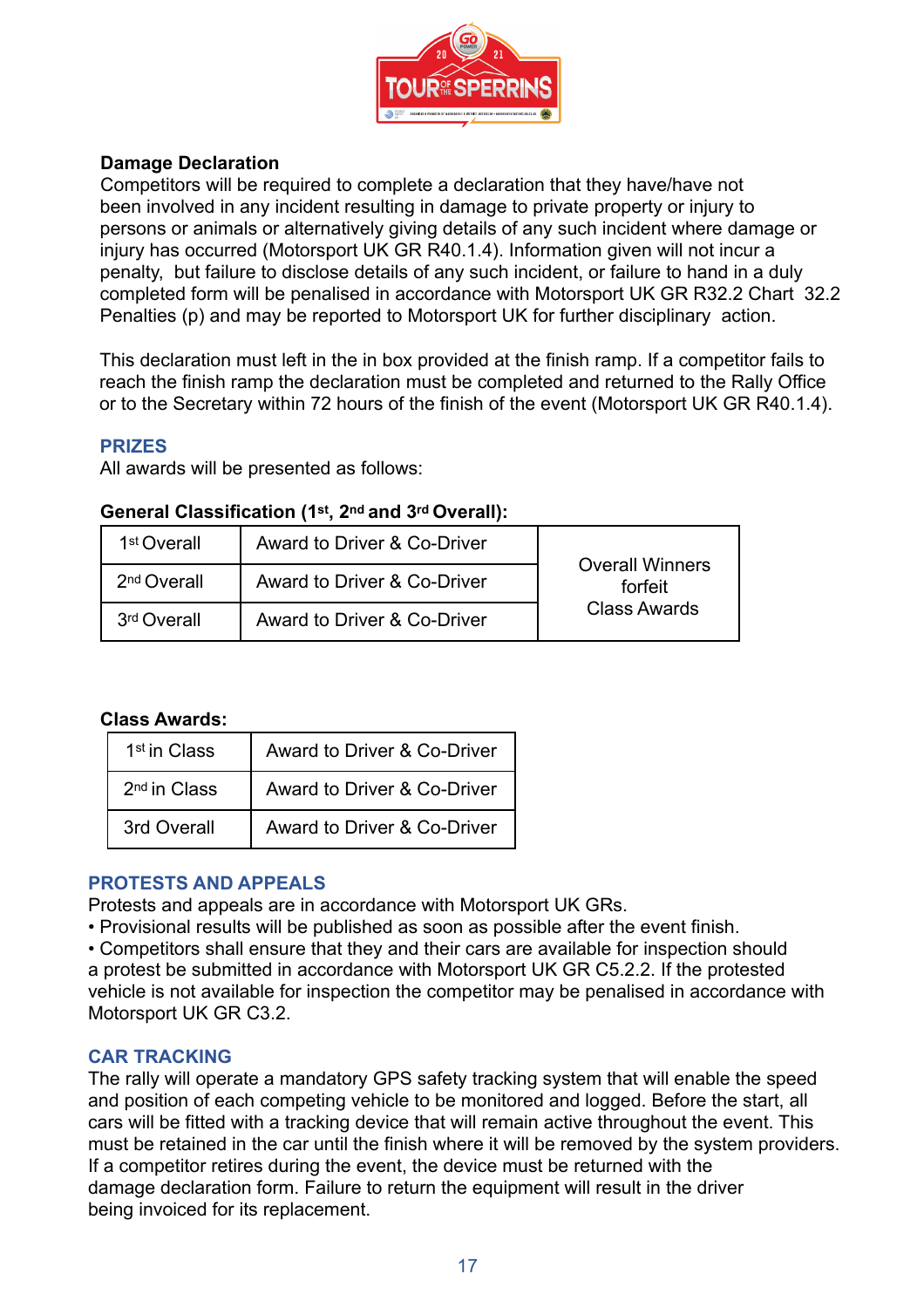

# **Appendix 1: Provisional Schedule**

| <b>SS</b>           |                    | miles | <b>Miles</b> | time  | <b>Due</b> |
|---------------------|--------------------|-------|--------------|-------|------------|
|                     |                    |       |              |       |            |
| Dist to next refuel |                    | 19.35 | 40.86        |       |            |
| <b>MTCO</b>         | <b>Start</b>       |       |              |       | 10:30      |
| $\overline{1A}$     |                    |       | 9.40         | 00:25 | 10:55      |
| SS1B                |                    |       |              |       | 10:58      |
| SS1C                |                    | 4.77  |              | 00:10 | 11:08      |
| 2A                  |                    |       | 8.06         | 00:20 | 11:28      |
| SS2B                |                    |       |              |       | 11:31      |
| SS <sub>2C</sub>    |                    | 7.33  |              | 00:12 | 11:43      |
| 3A                  |                    |       | 9.75         | 00:25 | 12:08      |
| SS3B                |                    |       |              |       | 12:11      |
| SS3C                |                    | 7.25  |              | 00:12 | 12:23      |
| 3D                  | <b>Regroup in</b>  |       | 13.65        | 00:30 | 12:53      |
| 3E                  | <b>Regroup out</b> |       |              | 00:10 | 13:03      |
| 3F                  | Service in         |       |              |       |            |
| <b>Serv A</b>       | Swatragh           |       |              | 01:00 |            |
| Dist to next refuel |                    | 19.35 | 40.86        |       |            |
| 3G                  | Service out        |       |              |       | 14:03      |
| 4A                  |                    |       | 9.40         | 00:25 | 14:28      |
| SS4B                |                    |       |              |       | 14:31      |
| SS4C                |                    | 4.77  |              | 00:10 | 14:41      |
| 5A                  |                    |       | 8.06         | 00:20 | 15:01      |
| SS5B                |                    |       |              |       | 15:04      |
| SS5C                |                    | 7.33  |              | 00:12 | 15:16      |
| 6A                  |                    |       | 9.75         | 00:25 | 15:41      |
| SS6B                |                    |       |              |       | 15:44      |
| SS6C                |                    | 7.25  |              | 00:12 | 15:56      |
|                     |                    |       |              |       |            |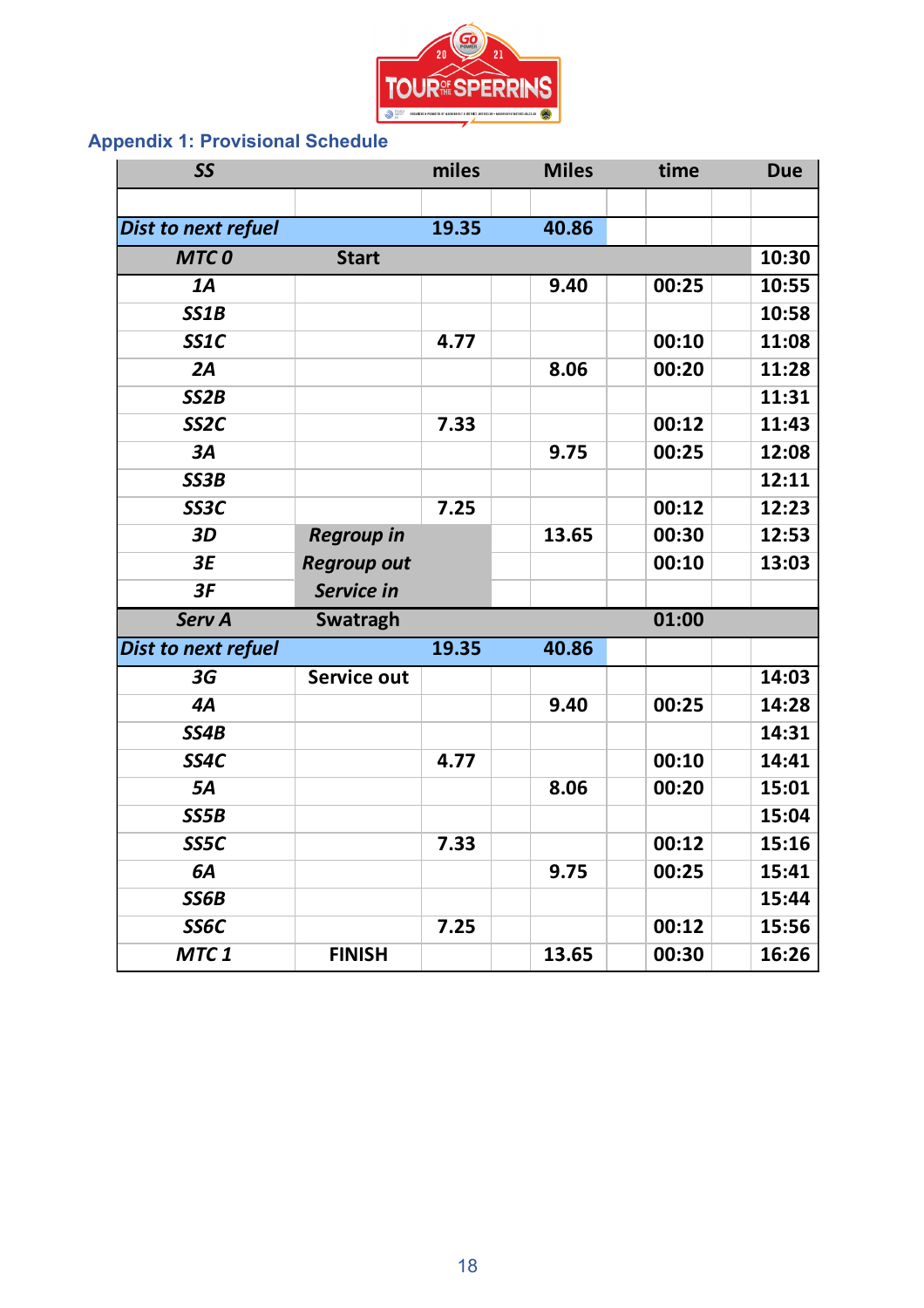

## **ACCOMODATION;**

|--|

| <br><b>Walsh's Hotel</b><br>Greenvale Hotel<br>The Royal Hotel | Maghera<br>Cookstown<br>Cookstown | www.walshshotel.com<br>www.Greenvalehotel.co.uk<br>www.theroyal-hotel.com | 028 7954 9100<br>028 8676 2243<br>028 8676 2224 |
|----------------------------------------------------------------|-----------------------------------|---------------------------------------------------------------------------|-------------------------------------------------|
| <b>Bushtown House</b>                                          | Magherafelt                       | Garvagh/ Coleraine www.bushtown.com                                       | 028 7035 8367                                   |
| <b>Terrace Hotel</b>                                           |                                   | www.thterracehotel.com                                                    | 028 7963 4040                                   |

#### **Guest Houses/B&B's**

Laurel Villa 60 Church Street, Magherafelt 28 7930 1459 Brooke Lodge 2 Laurelbrook, Magherafelt 28 7963 4800

#### **Useful Numbers/links:**

Motorsport UK licence Dept: 01753765050 Motorsport UK: 01753765000

## **Appendix: 2: Championship and Sponsorship Decals.**



**Appendix 3: Extracts from FIA Appendix L relating overalls, helmets and any other safety Requirements**